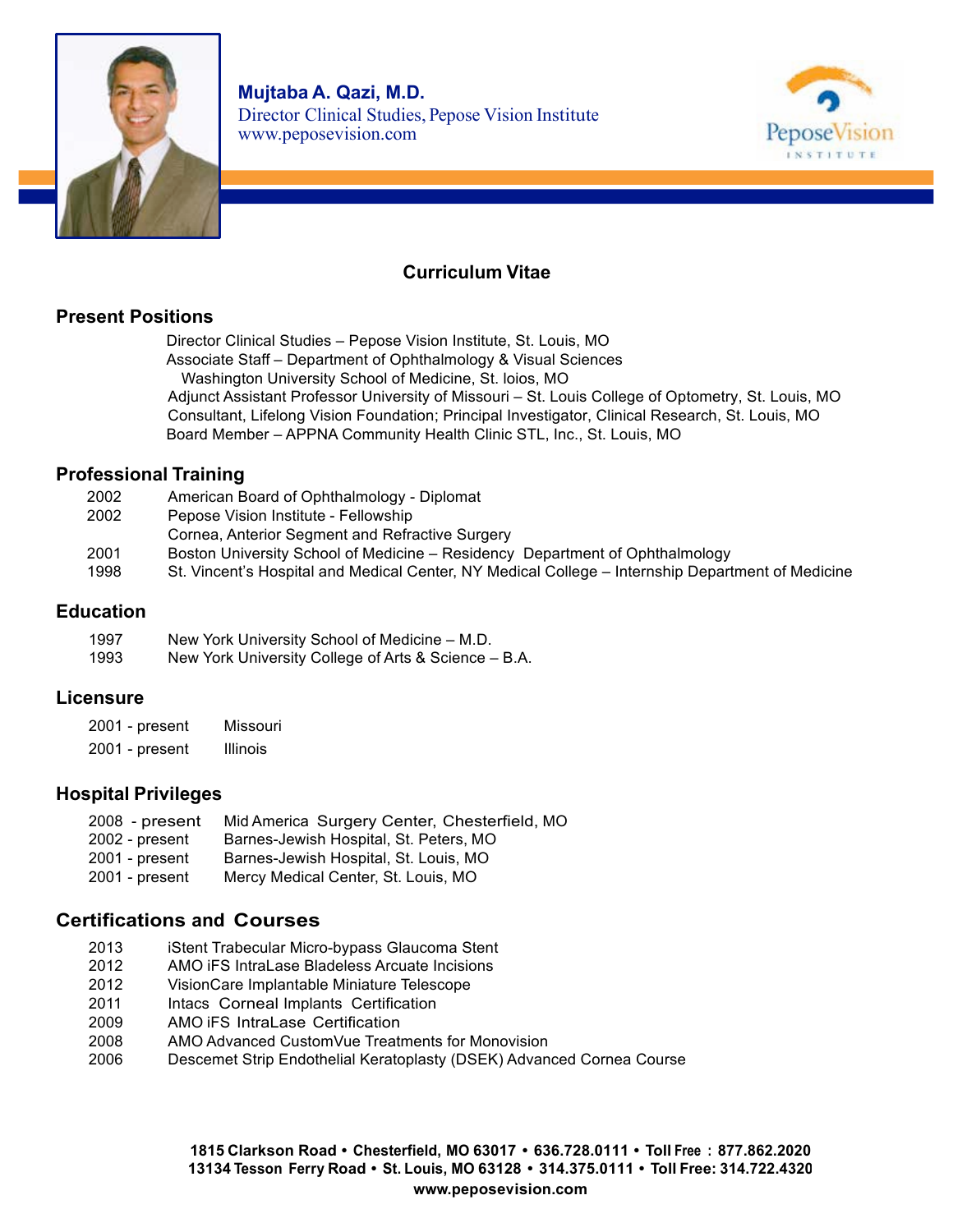## **Membership**

- 2005 present Assoc. of Physicians of Pakistani Descent of North America (APPNA) 2001 - present International Society of Refractive Surgery (ISRS)
- 1998 present American Society of Cataract and Refractive Surgery (ASCRS)<br>1998 present American Academy of Ophthalmology (AAO) American Academy of Ophthalmology (AAO)

## **Honors**

| 2014 | ASCRS "Best Paper of Session" 4-D, CORNEA Endothelial Cell Count, Cornea Anatomy           |
|------|--------------------------------------------------------------------------------------------|
| 2013 | Panelist, Keratorefractive, Presbyopia, ASCRS Symposium on Cataract, IOL and               |
|      | Refractive Surgery, San Francisco, CA                                                      |
| 2012 | American Academy of Ophthalmology Achievement Award                                        |
|      | Panelist, Keratoconus, Ectasia, ASCRS Symposium on Cataract, IOL and                       |
|      | Refractive Surgery, Chicago, IL                                                            |
| 2011 | Best Doctors in America 2011-2014                                                          |
|      | Chair, APPNA CARES - Clinic Day 2011                                                       |
|      | Who's Who in Medicine and Healthcare 2011-2012                                             |
|      | Life Patron of the Trust, Al-Shifa Trust Rawalpindi for the Prevention & Cure of Blindness |
| 2010 | Best Doctors in St. Louis 2010, Ophthalmology (St. Louis Magazine)                         |
|      | President, APPNA – Greater St. Louis Chapter                                               |

## **Professional Activities**

| 2013           | Abbott Medical Optics - Speaker Program                       |
|----------------|---------------------------------------------------------------|
| 2012 - present | Bausch & Lomb - Consultant and Speaker Bureau                 |
| 2012 - present | TearScience, Inc. - Speaker Bureau                            |
| 2010 - present | Bausch & Lomb Besivance Regional Advisory Board               |
| 2010 - present | Alcon Laboratories, Inc. - Speaker Bureau                     |
| 2009 - present | Cornea, The Journal of Cornea and External Disease - reviewer |
| 2004 - present | Journal of Cataract and Refractive Surgery - reviewer         |
| 2003 - present | Journal of Refractive Surgery - reviewer                      |
| 2003 - present | American Journal of Ophthalmology - reviewer                  |

# **Research**

| 2012-present | A Phase 3, Multicenter, Randomized, Double-Masked and Placebo-Controlled<br>Study Evaluating the Efficacy of a 5.0% Concentration of Lifitegrast<br>Ophthalmic Solution Compared to Placebo in Subjects with Dry Eye Currently<br>Using Artificial Tears (OPUS-2; 118-DRY-300)        |
|--------------|---------------------------------------------------------------------------------------------------------------------------------------------------------------------------------------------------------------------------------------------------------------------------------------|
| 2012-present | A Prospective, Multicenter Post-Approval Study (PAS) of VisionCare's<br>Implantable Miniature Telescope (by Dr. Isaac Lipshitz) in Patients with<br>Bilateral Severe to Profound Central Vision Impairment Associated with<br>End-Stage Age-Related Macular Degeneration (IMT-PAS-01) |
| 2012-present | A Multi-Center, Randomized, Controlled Evaluation of the Safety and<br>Efficacy of the KXL System with VibeX (Riboflavin Ophthalmic Solution)<br>for Corneal Collagen Cross-Linking in Eyes with Keratoconus or Corneal<br>Ectasia after Refractive Surgery (ACOS-KXL-001)            |
| 2012-present | A Prospective Study to Evaluate the Safety and Effectiveness of Wavefront-<br>Guided LASIK Correction of Hyperopic Refractive Errors with the iDesign<br>Advanced Wavescan Studio System and Star S4 IR Excimer Laser System<br>(STAR-111-IDHP)                                       |